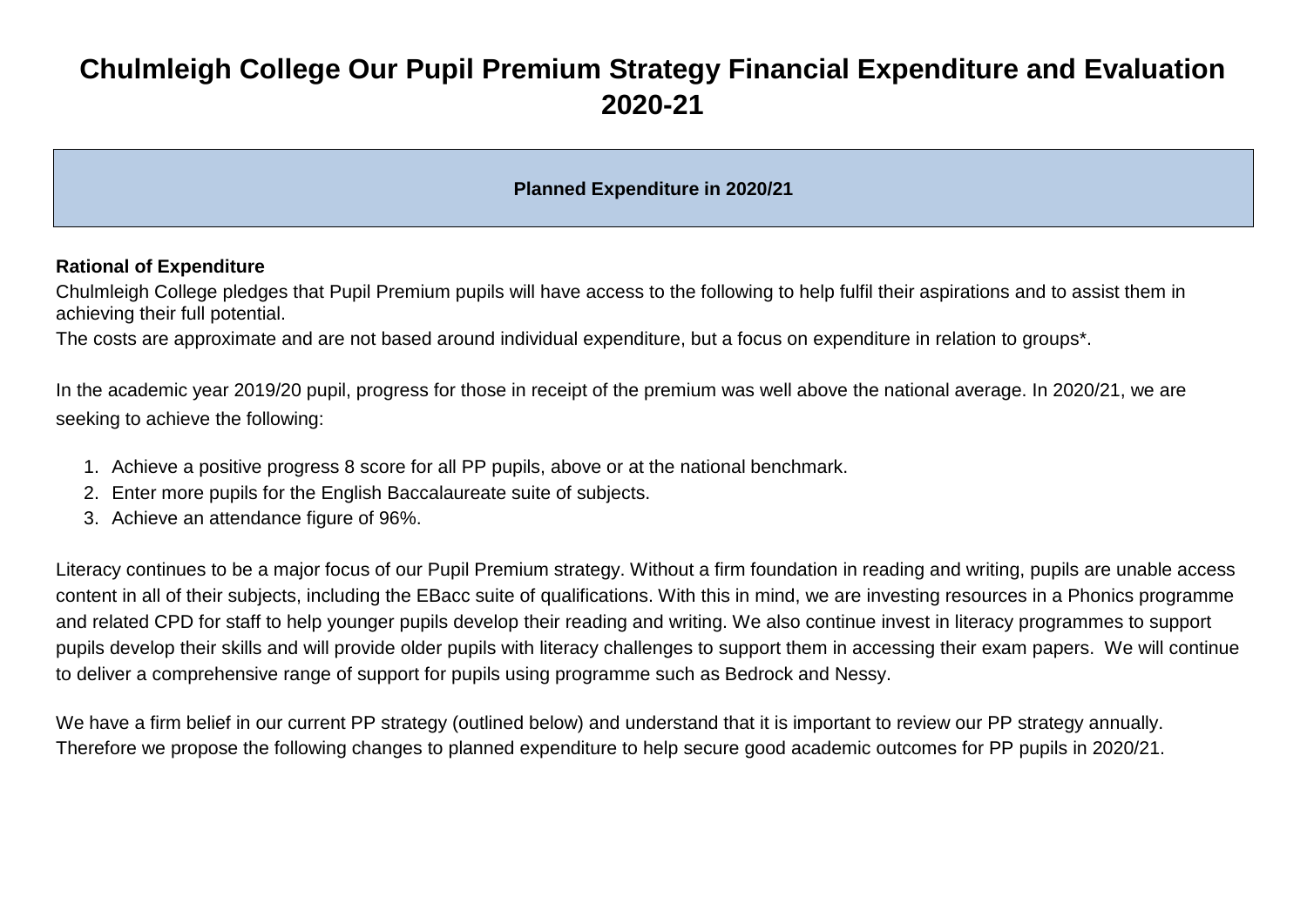| Intervention that fills gaps in understanding - All subjects                                                                                                                  |        |
|-------------------------------------------------------------------------------------------------------------------------------------------------------------------------------|--------|
| Higher Level Teaching Assistants and Teaching Assistants support pupils in class to give time to allow teachers to plan and lead<br>interventions to address gaps in learning |        |
| Coaching and mentoring sessions for underperforming pupils to develop self-esteem and guidance on work                                                                        |        |
| Termly SENDCO and Pupil Premium Leader support and planning meetings to plan, monitor and review provision making necessary<br>amendments.                                    |        |
| KS4 guild groups now in year 10 and 11, specialist teachers providing additional 2.5hrs support per week in                                                                   |        |
| targeted subjects to raise standards.                                                                                                                                         |        |
|                                                                                                                                                                               | £24395 |
| Intervention that fills gaps in understanding - Mathematics                                                                                                                   |        |
| Specialist teacher to deliver intervention in Key Stage 3 and targeted areas of GCSE curriculum                                                                               |        |
| Higher Level Teaching Assistant working to support teaching, differentiation and resourcing                                                                                   |        |
|                                                                                                                                                                               | £9096  |
| Intervention that fills gaps in understanding - Literacy                                                                                                                      |        |
| Specialist intervention teacher to deliver and coordinate intervention across all years                                                                                       |        |
| Accelerated Reader reading scheme to promote and improve reading across year 7 to 10                                                                                          |        |
| Professional Development (in house) training for all staff in supporting and improving literacy-teaching skills to                                                            |        |
| improve literacy for all                                                                                                                                                      |        |
| Additional intervention specialists to deliver extra KS3/KS4 literacy programmes                                                                                              |        |
|                                                                                                                                                                               | £55306 |
| Motivation - wellbeing, low self-esteem and low aspirations                                                                                                                   |        |
| Tutor lead PP enrichment tracking system to facilitate engagement with the wider school community                                                                             |        |
| Music lessons contributions to help PP pupils access musical tuition which supports learning and self esteem                                                                  |        |
| Lamda drama events supported by teaching staff to develop confidence in young people                                                                                          |        |
| Careers education and guidance (in house) to develop aspiration                                                                                                               |        |
| Educational welfare officer support in meetings to develop good attendance                                                                                                    |        |
| Peer mentoring programmes between pupils to foster confidence and community                                                                                                   |        |
| Recognition and reward systems including house points, scholar awards and trips to acknowledge individual effort                                                              |        |
| Careers South West appointments for post 16 transition and aspiration                                                                                                         |        |
|                                                                                                                                                                               | £3824  |